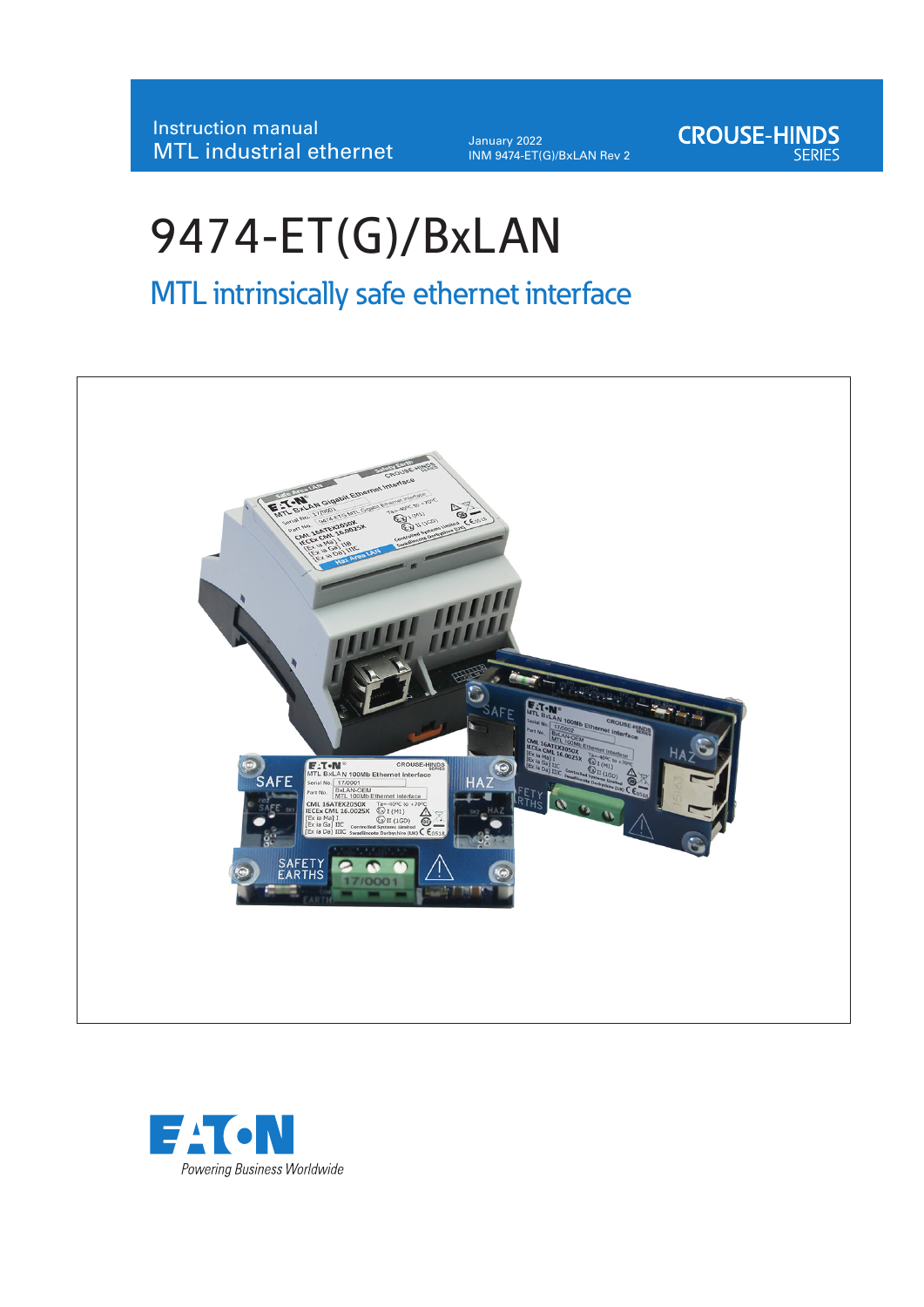## **DECLARATION OF CONFORMITY**

A printed version of the Declaration of Conformity has been provided separately within the original shipment of goods. However, you can find a copy of the latest version at -

http://www.mtl-inst.com/certificates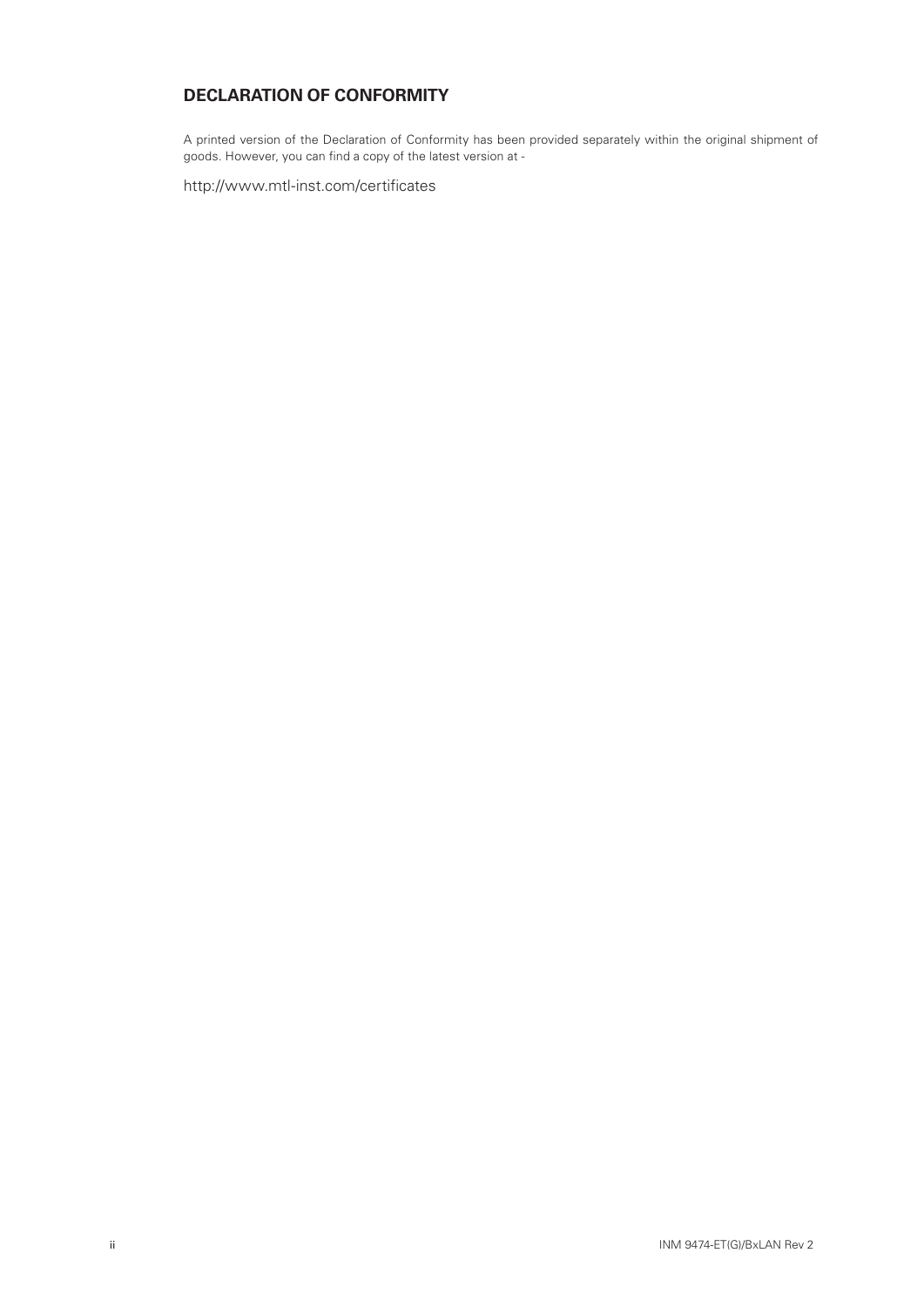## **CONTENTS**

| 4.1 |  |
|-----|--|
|     |  |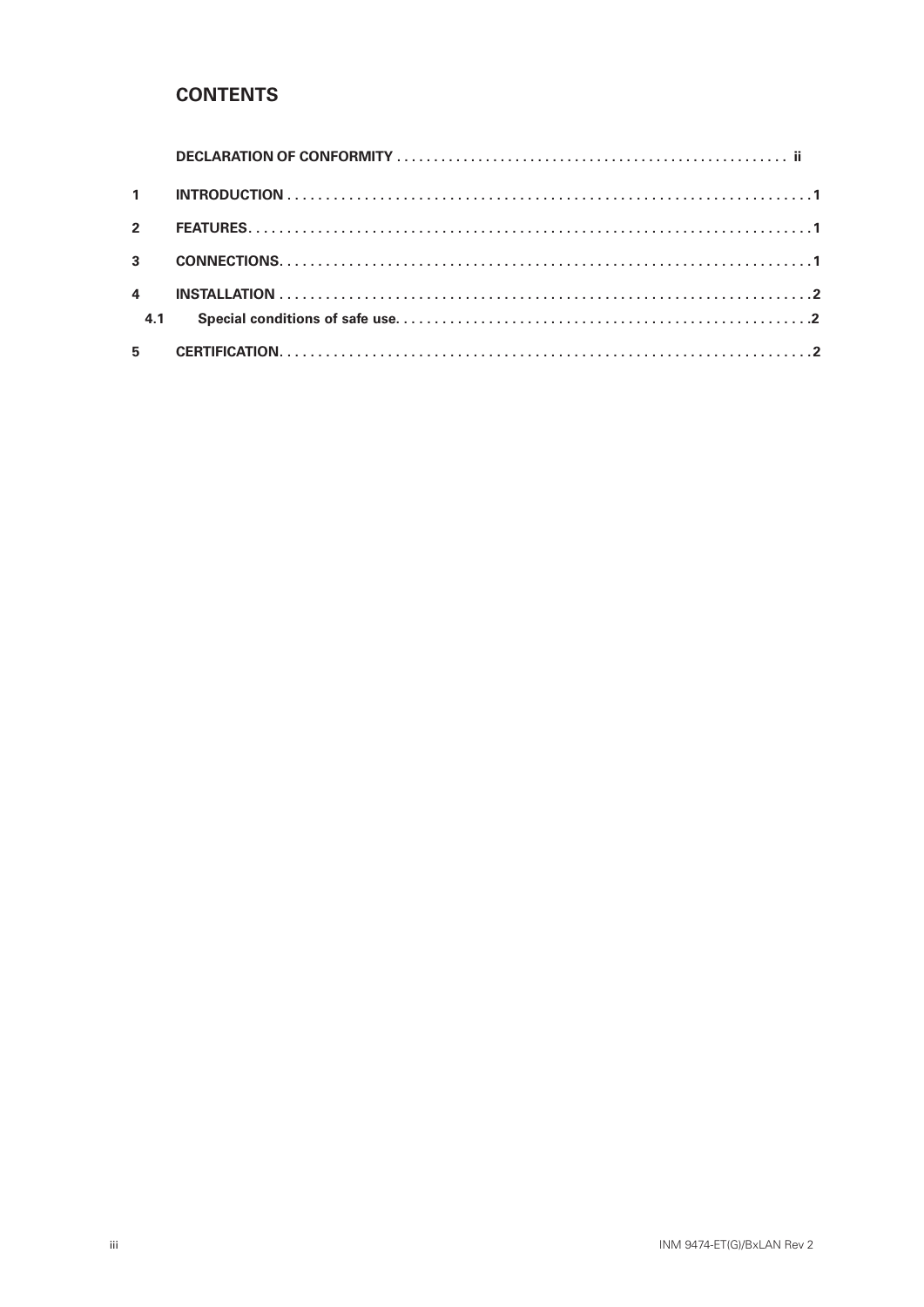## **GENERAL SAFETY INFORMATION**

## **Safety instructions for installation and operating personnel**

The operating instructions provided here contain **essential safety instructions** for installation personnel and those engaged in the operation, maintenance and servicing of the equipment.



## **WARNING !**

A 'WARNING' marked in this way is provided for operator and plant safety and MUST be followed.

## **CAUTION !**

A Caution is provided to prevent damage to the instrument.

## **NOTE**

These are used to guide the user in the operation of the instrument.

## **Before commencing installation or commissioning:**

- Read and understand the contents of this manual
- Ensure installation and operating personnel have received adequate training for this task
- Ensure that any operating instructions are fully understood by the personnel responsible.
- Observe national and local installation and mounting regulations (e.g. IEC 60079-14).



## **WARNING !**

These assemblies may not be used in explosion-hazard area applications if they have been used previously in general electrical installations.



## **WARNING !**

The responsibility for planning, installation, commissioning, operation and maintenance, particularly with respect to applications in explosion-hazard areas, lies with the plant operator.

## **During operation:**

- Make the relevant instructions available at all times to the operating personnel.
- Observe safety instructions.
- Observe national safety and accident prevention regulations.
- Operate the equipment within its published specification.
- Servicing, maintenance work or repairs not described in this manual must not be performed without prior agreement with the manufacturer.
- Any damage to this equipment may render its explosion protection null and void.
- No changes to any of the components that might impair their explosion protection are permitted.

## **If any information provided here is not clear:**

Contact **Eaton's MTL product line** or an authorised distributor or sales office.

**NOTE**

**Improper installation and operation of the enclosure can result in the invalidation of the guarantee.**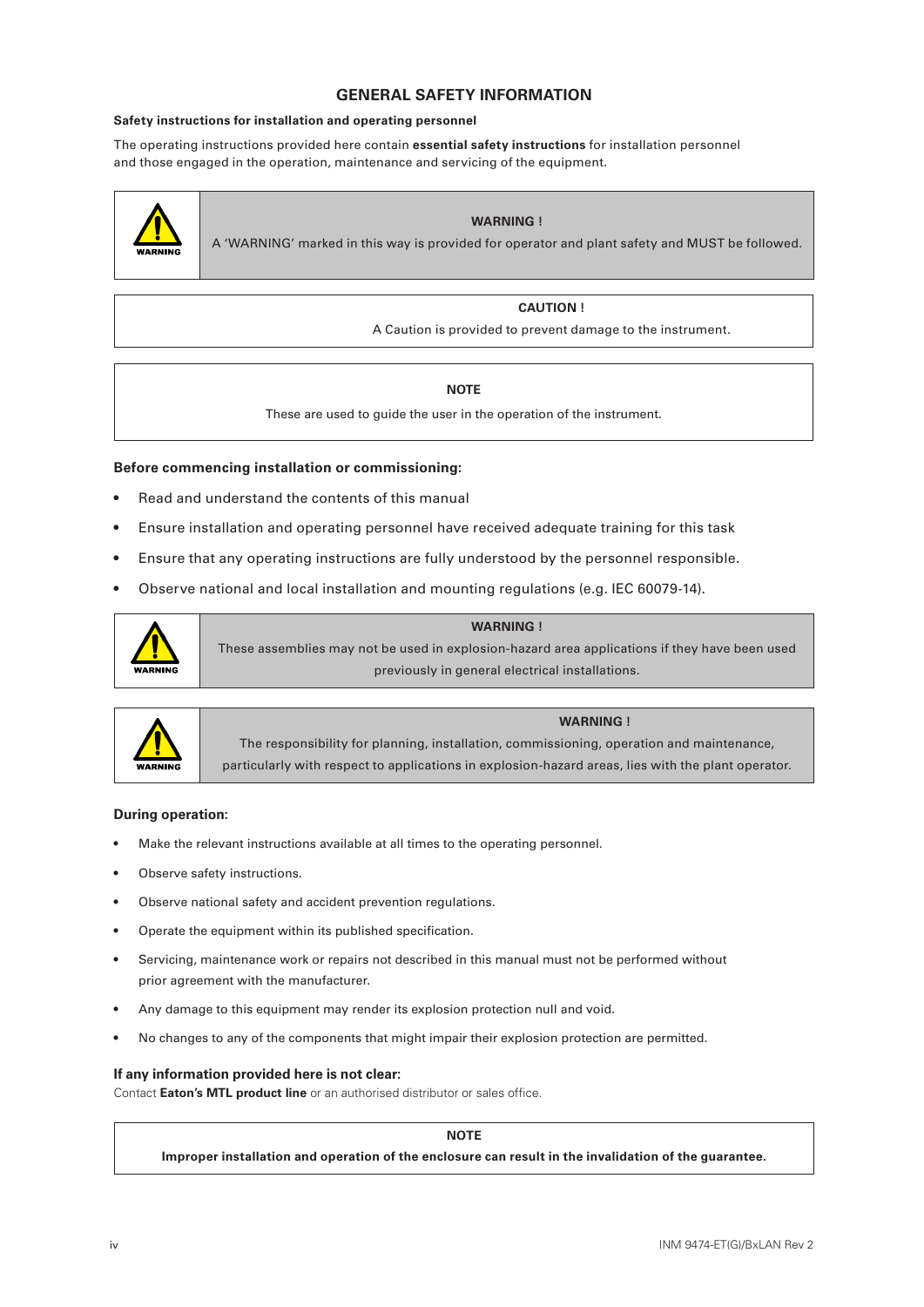**THIS PAGE IS LEFT INTENTIONALLY BLANK**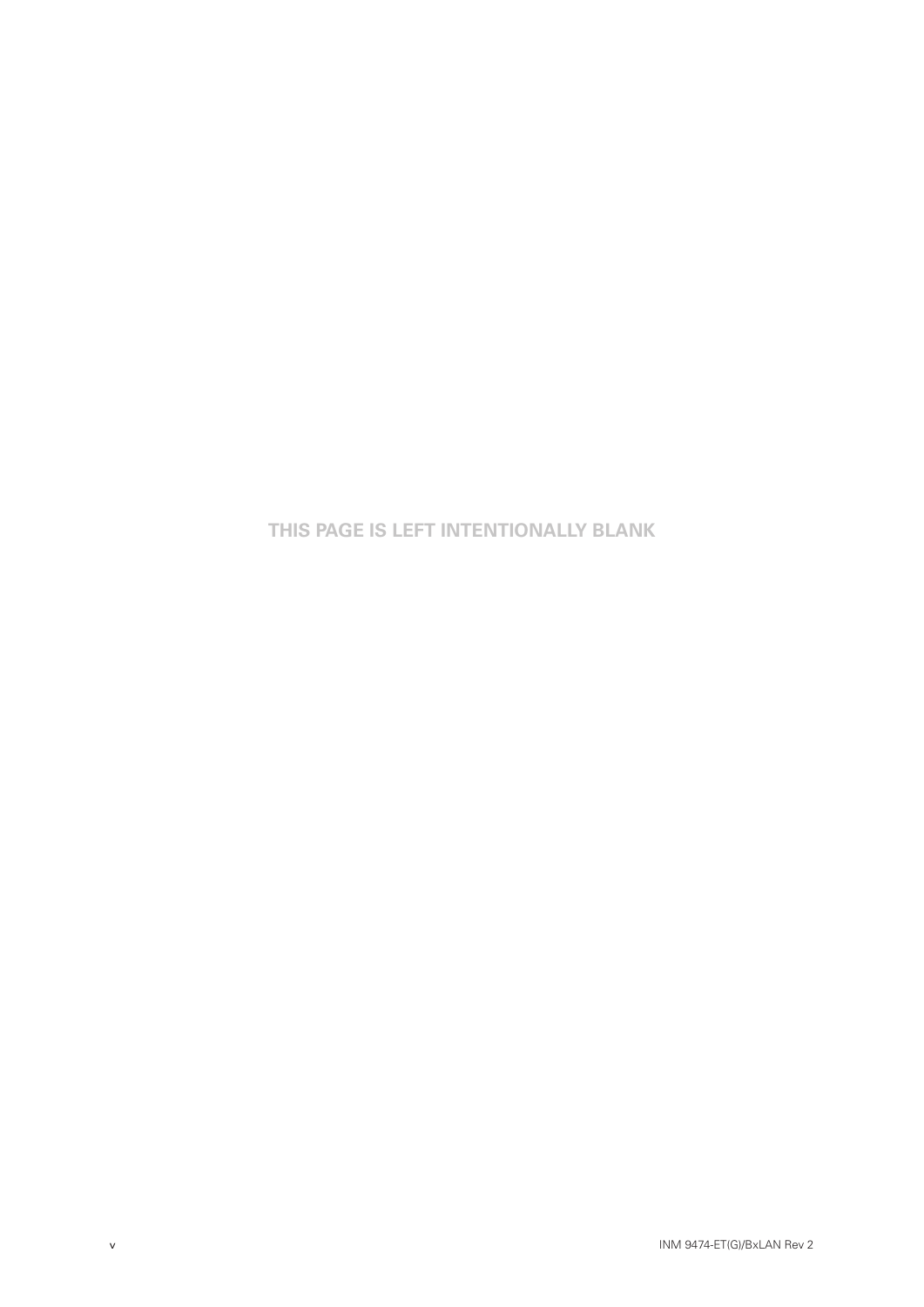## **1 DESCRIPTION**

The BxLAN is available in several versions to suit different applications.

## **Boxed Types**

- 9474-ET 10/100Mbps Ethernet Interface
- 9474-ETG 10/100/1000Mbps Gigabit Ethernet Interface

## **OEM PCB Types**

• BxLAN 10/100Mbps Ethernet Interface

The two Ethernet LAN ports are provided with RJ45 connectors, the two earth conductors are terminated into screw type terminals. The OEM types may have PCB headers fitted instead of the connectors if the user wishes to mount it directly onto their PCB.

The Gigabit versions are suitable for IIB gas groups, the 100Mbps versions are suitable for IIC gas groups. All versions are suitable for Group I Mining.

## **2 FEATURES**

- Intrinsically Safe 'Ex ia' Group I Mining M1 and Group IIC\*/IIB ATEX, UKEX and IECEx Certified for Gas and Dust.
- DIN-rail mounting (cased version)
- OEM version for incorporating into other designs
- Compact dimensions: (Cased W:72xH:90xD:60mm / OEM W:40xH:78xD:20)
- Operating Temperature: -40ºC to +70ºC

\* Model dependant

## **3 CONNECTIONS**

The Ethernet LAN ports are marked up HAZ and SAFE. The connection going into the Hazardous Area must be plugged into the RJ45 marked HAZ and the Safe Area device is connected to the port marked SAFE.

It is recommended that the RJ45 Cat5e cable that is used for the Hazardous Area LAN connection is Blue in colour to identify this cable as carrying Intrinsically Safe signals and the Safe Area LAN cable be some other colour to avoid any confusion.

Two independent high integrity safety earths are required, this is the same requirement as with any diode safety barrier type device. The conductors used should be 0.75mm<sup>2</sup> minimum.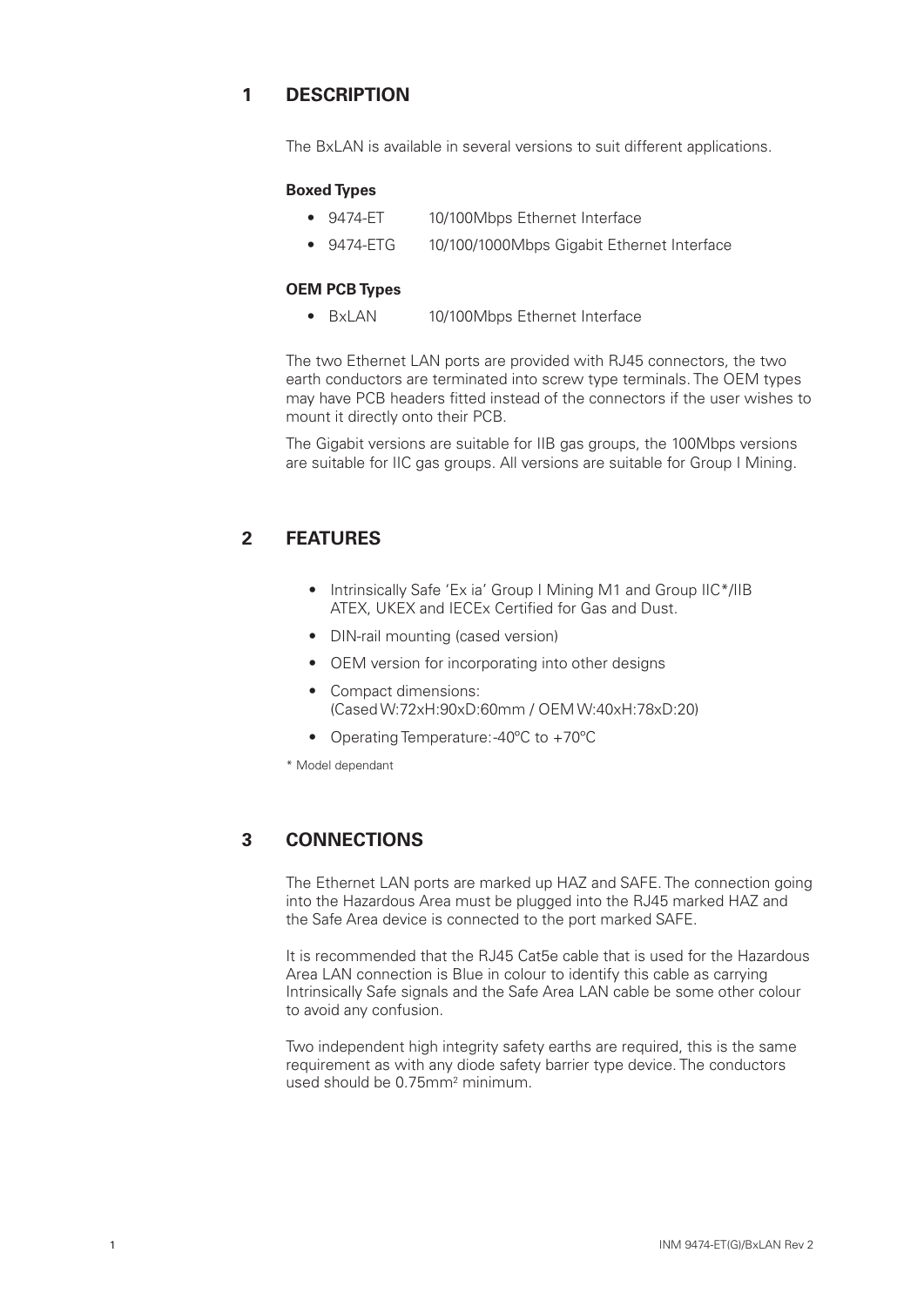## **4 INSTALLATION**



## **WARNING !**

See Special Conditions of Safe Use in the folllowing section regarding ATEX, UKEX & IECEx Certification Information before installation

- This apparatus must only be installed or replaced by a competent person who must ensure that existing I.S. segregation and earth arrangements are maintained.
- The operating parameters must not exceed those detailed on the certificate.
- Consideration should be given to any possible adverse effects on the polycarbonate enclosure by exposure to any chemicals that may be present in the intended installation environment.
- When using the OEM PCB versions the end equipment should provide a degree of protection of at least IP20. This may be achieved by the enclosure housing the equipment.

## **NOTE**

Both Safety Earths MUST be connected at all times. Refer to certificate for 'Special Conditions of Safe Use'.

## **4.1 Special conditions of safe use**

The following conditions relate to safe installation and/or use of the equipment.

- When the equipment is supplied for incorporation into larger apparatus, it must be installed within an enclosure providing a minimum ingress protection of IP20
- When the equipment is supplied for incorporation into larger apparatus, separations between the PCB and all other voltage sources within the enclosure must be in accordance with Table 5 of EN 60079-11
- The quoted entity parameters of Co and Lo are applicable for the distributed capacitance and inductance in cable. Where there is circuit capacitance or inductance in the connect equipment (represented by Ci and Li respectively), then these values shall not exceed 50% of the quoted Co and Lo.
- The safe area connection SK1 must only be connected to Ethernet sources which are not Power over Ethernet (PoE) capable.
- Identical connectors are used for the safe area and hazardous area connections. Equipment labelling for correct connections shall be observed.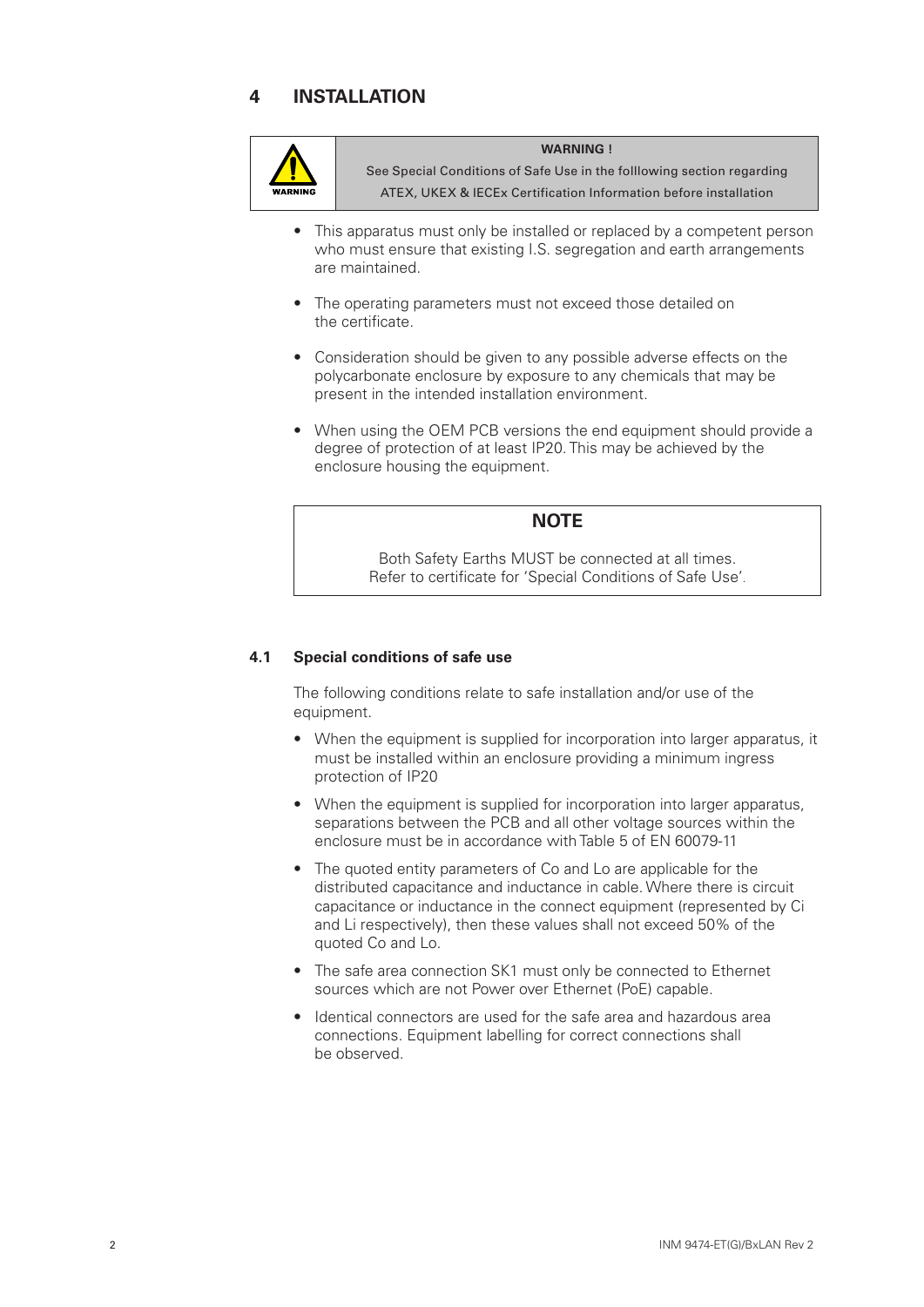## **5 CERTIFICATION**

CML 16ATEX2050X IECEx CML 16.0025X CML 21UKEX21071X

See certificates for further information

## CE UK

## **Marking**

Each device is marked in accordance with the Directive/Statutory Requirements and CE and UKCA marked with the Notified/Approved Body Identification Number.

Example label marking –

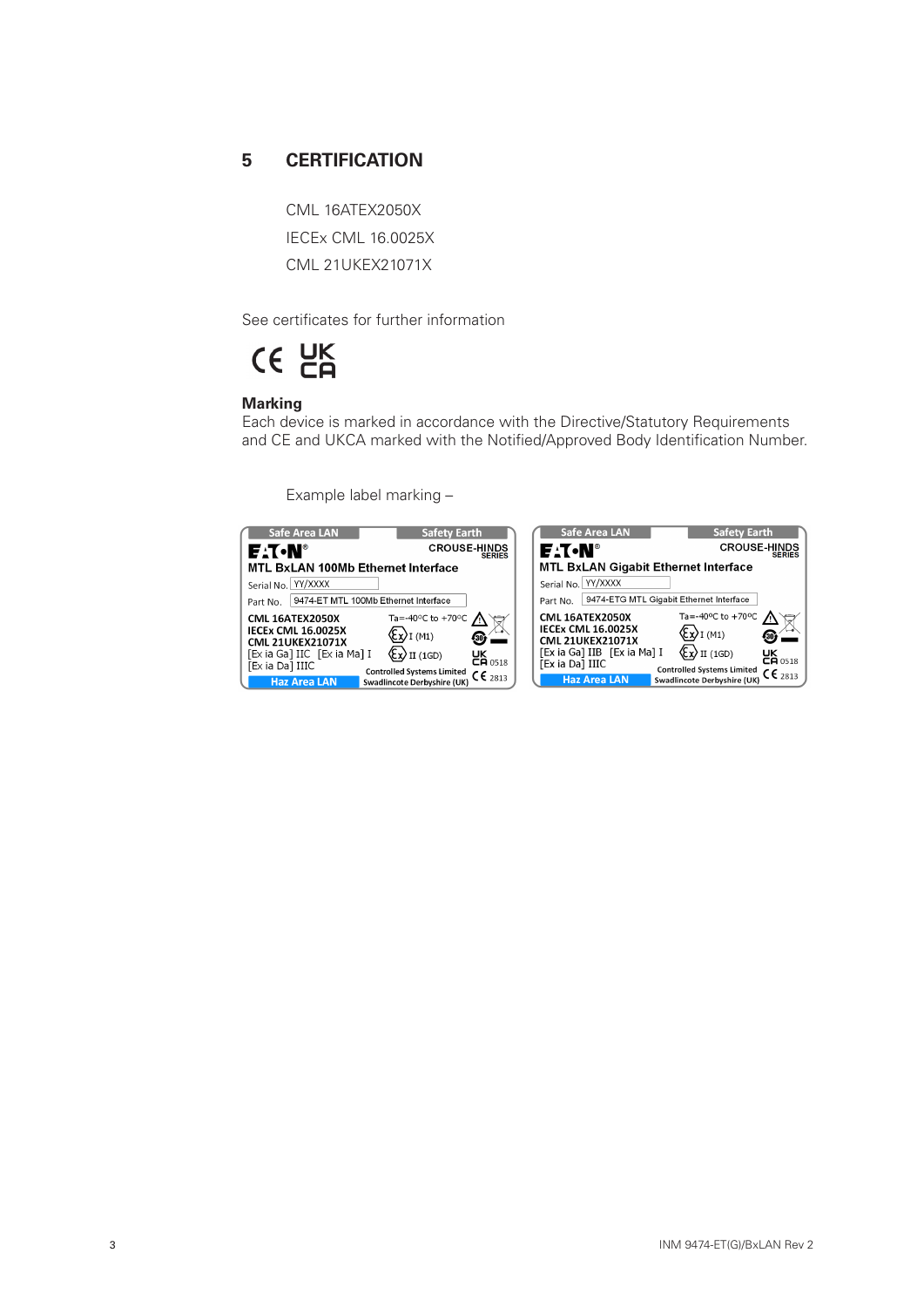## **6 ATEX, UKEX & IECEX CERTIFICATION INFORMATION**

The following information is in accordance with the Essential Health and Safety Requirements (Annex II) of the EU Directive 2014/34/EU [the ATEX Directive- safety of apparatus] and SI 2016 No.1107 [UKEX Statutory Requirements] and is provided for those locations where the ATEX Directive and/or UKEX requirements are applicable.

## **General**

- a) This equipment must only be installed, operated and maintained by competent personnel. Such personnel shall have undergone training, which included instruction on the various types of protection and installation practices, the relevant rules and regulations, and on the general principles of area classification. Appropriate refresher training shall be given on a regular basis. [See clause 4.2 of EN 60079-17].
- b) This equipment has been designed to provide protection against all the relevant additional hazards referred to in Annex II of the directive, such as those in clause 1.2.7. This equipment has been designed to meet the requirements of intrinsically safe electrical apparatus in accordance with EN 60079-0 and EN 60079-11.

## **Installation**

- a) Reference to the IEC code of practice IEC 60079-14. In addition particular industries or end users may have specific requirements relating to the safety of their installations and these requirements should also be met. For the majority of installations the Directive 1999/92/EC [the ATEX Directive- safety of installations] is also applicable.
- b) Unless already protected by design this equipment must be protected by a suitable enclosure against

i) mechanical and thermal stresses in excess of those noted in the certification documentation and the product specification.

ii) aggressive substances excessive dust moisture and other contaminants

c) This apparatus is intrinsically safe electrical apparatus and is normally mounted in a hazardous area.

## **Inspection and maintenance**

- a) Inspection and maintenance should be carried out in accordance with European, national and local regulations which may refer to the IEC standard IEC 60079-17. In addition specific industries or end users may have specific requirements which should also be met.
- b) Access to the internal circuitry must not be made during operation.

## **Repair**

This product cannot be repaired by the user and must be replaced with an equivalent certified product.